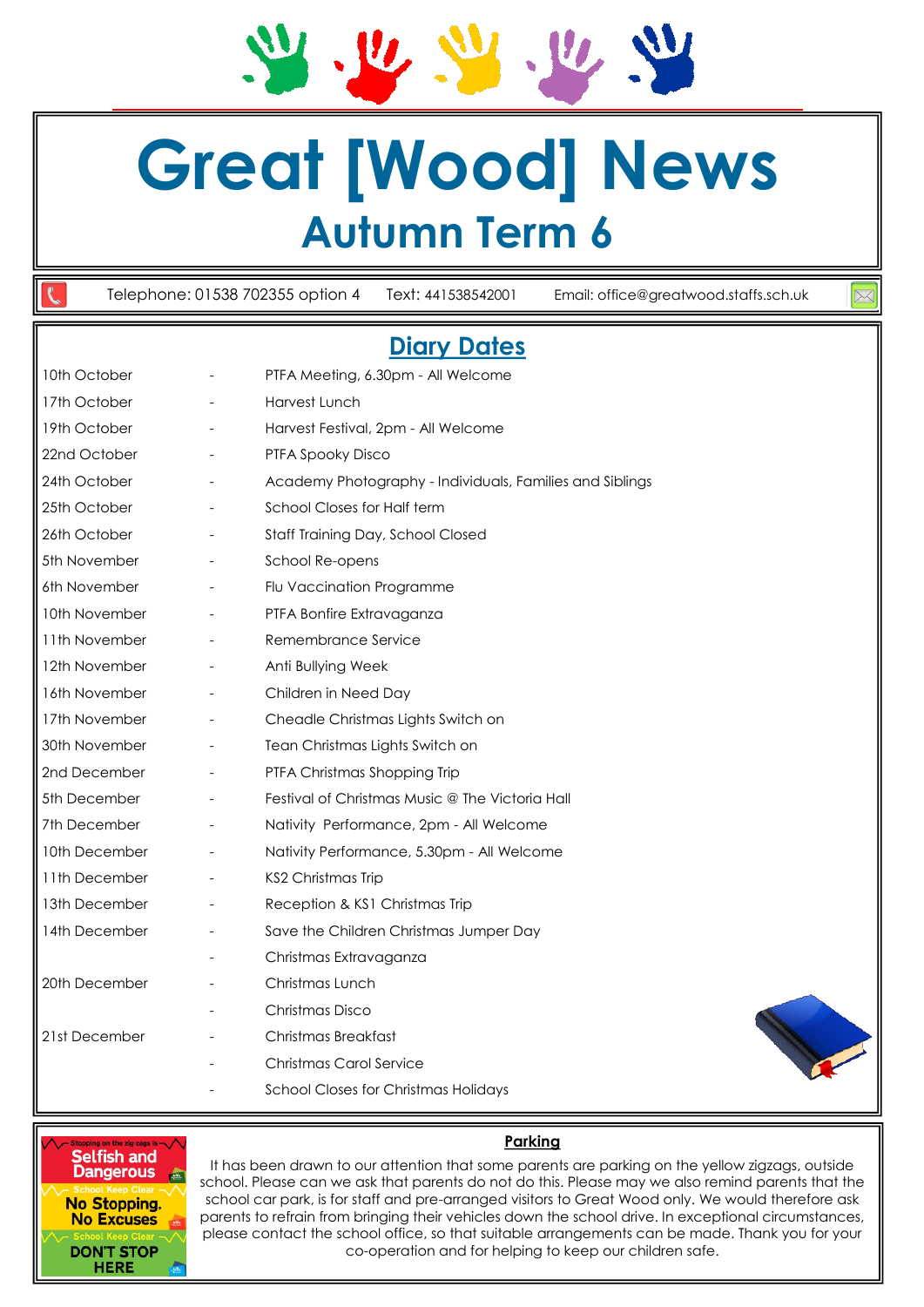## **PTFA Christmas Shopping Trip**

Once again, this year our wonderful PTFA have organised a Christmas shopping trip. This year we are going to Liverpool with it's fantastic Christmas markets, on Sunday 2nd December. This is a very popular PTFA event and gives you an opportunity to enjoy your Christmas shopping, with friends and family, without having to drive, or worry about the dreaded Christmas parking!

The coach will be leaving school at 8.30am and will leave Liverpool at 5.30pm for the return journey.

Tickets are priced at just £10 per person, available from the school office.



### **Harvest**

For our fantastic Harvest Festival this Year, we will be following the same format as last year. We will be enjoying the delightful performances of our children, during the Harvest assembly, which will be followed by our "Celebration of Harvest". There will be a variety of activities for you and your children to enjoy; A Farmer's Market, Great Wood exciting apple bobbing (be prepared to get wet) and of course our famous produce sale! Please could you bring your kind donations of produce (fresh, tinned or packaged), into school on Friday 19th October. All proceeds from the sale of your generous donations will, as is the Great Wood tradition, go to Tean and Checkley's O.A.P Association. We would like to, also, take this opportunity to thank all of the parents, who gave feedback to members of the Great Wood team and gave us such positive feedback, last year. You're support means a great deal to us.

We hope you will be able to join us once again, for our "Celebration of Harvest" this year, starting at 2pm on Friday 19th October.

We look forward to seeing you there and feel sure that you will enjoy a fun filled and worthwhile afternoon.



#### **Spooky Disco**

Our Great Wood Spooky Disco will be on Monday 22nd October 6.30-8pm.

Put on your spookiest outfit because there will be a prize for the best dressed KS1 and KS2 Spook! There will be spot prizes for the spookiest dancers and a raffle to win the CD of the night.

Each Spook will receive a raffle ticket, glo band, a spooky goody bag and as much Spooky punch as they can drink!



Entry is £2 per spook and Reception children must be accompanied by an adult.

#### **Superhero Day!**

On Thursday 25th October KS1 will be holding a Superhero Day.

Children are invited to wear their favourite superhero costume, whether it be Batman, Superwoman, Spiderman, or Harley Quinn, should they wish to. There will be lots of super activities throughout the day.

This event brings together all the work that the children

have been doing this term, with the theme of superheroes. We are sure that the children will have a great time and benefit from this experience.

So fly into school and be SUPER!





*Wednesday 17th October*

*Harvest Lunch*

*Cottage Pie or Country Vegetable Pie Roast Potatoes, Peas & Parsnips*

*Steamed Chocolate Sponge Yogurt or Fruit Platter*

## **Reception, Year 1/2/3/4/5 Flu Vaccinations**

Reception, Year 1/2/3/4 and 5 children have been offered a flu vaccine as part of the school's vaccination programme. The vaccine is designed to protect children against flu, which can be an unpleasant illness. By having the vaccination, children are also less likely to pass the virus on to friends and family.



Please can consent forms be returned to school by Friday 19th October, thank you.

### **Keeping warm!**

As we say a reluctant goodbye to the beautiful summer and the cold weather creeps in, we ask that all children bring a coat to school, to wear at playtime and lunchtime. Also, as it becomes appropriate, please can you ensure that your child/children have hats and gloves to keep them warm, when they are on the playground. Children

that do not have suitable outdoor clothing, will not, as the weather becomes colder, be allowed to have an outdoor playtime and will have to remain inside at break and lunch times. Thank you for your help in keeping our Great Wood children warm and cosy.



### **Academy Photographs**

Academy will once again be in school on Wednesday 24th October to take individual/family group photos of our wonderful children. If you have any younger children, not yet in school and you would like Academy to take their photo too, please bring them into school at 8.30am on 24th October.



Please do not hesitate to contact any member of our school team if you have any queries.